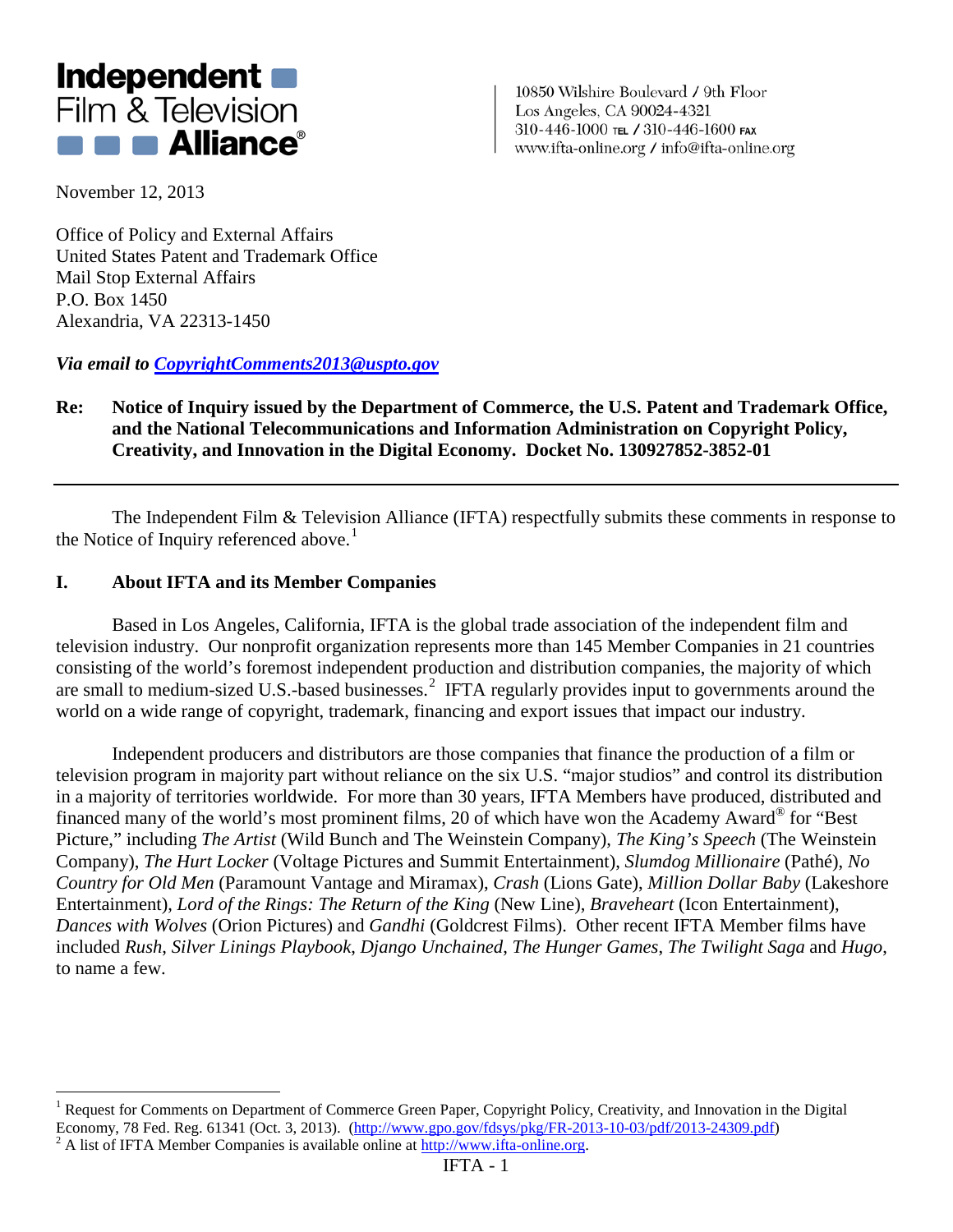Independent films and television programs are made at every budget level and may be mainstream, commercial or art house. The independent sector produces approximately  $75\%$  of all U.S. films annually<sup>[3](#page-1-0)</sup> and globally produces more than 400 films and countless hours of television programming each year resulting in more than \$4 billion in annual sales revenues.

# **II. Creating a Strong Copyright Framework for the Independent Film and Television Industry**

The production, financing and distribution models of the independents differ substantially from those of the U.S. major studios that self-finance production and then control their own distribution through worldwide subsidiaries and affiliates. Independents work closely with local distributors on a one-by-one, territory-byterritory basis to secure distribution of each individual film. The distributors assess the value of the film (gross receipts across all distribution media) based upon many factors.<sup>[4](#page-1-1)</sup> In turn, distributors may enter into license agreements with the producer that provide minimum guarantees (minimum license fees to be paid) to secure the exclusive rights to a film in a particular territory or region in advance of production. Those license agreements are then presented by the producer to financial institutions and used as collateral for loans to fund the production. Such financing deals depend largely on the confidence of local distributors and financiers that they will recoup on their investment from the exploitation of the completed film.

Due to the unique independent financing and distribution models, independent production and distribution companies rely on strong legal frameworks and effective enforcement worldwide. Effective global licensing is premised on an ability to clearly and precisely define the rights being granted – platform by platform, language by language, and territory by territory – and the ability to guarantee the integrity of those grants. Thus, stable and up-to-date copyright regimes are of great importance to our industry. Moreover, the U.S. independent industry depends on the economic health of the local film industries and distributors in each territory around the world. Licensed distributors contribute to the investment in production of both imported and local content and operate businesses based on the exclusive right to offer the content to the public. These authorized distributors need the protection of laws which "follow the money" made by illegal distribution in order to prohibit such activities, deter and penalize violators, require the cooperation of ISPs and search engines with content owners, and ensure laws and procedures (including any voluntary initiatives) are efficiently operated and enforced.

In addition to ensuring that our U.S. laws are effective in today's digital environment, the U.S. government also can play a significant role in protecting the health of the overall marketplace, especially emerging online distribution opportunities, through trade agreements which set a high bar for copyright protection and provide the necessary legal framework for vibrant creative and distribution industries. In marketplaces with such protections, producers and their distribution partners can safely explore ways to offer films and television programming in a variety of ways to consumers, greatly benefiting both the U.S. economy and local economies around the world.

### **III. Response to Request for Comments**

 $\overline{a}$ 

#### **a. Licensing and Fair Use of User-Generated Content**

User-generated content such as "remixes" and "mash-ups" rely heavily on preexisting works as source material and any use of copyrighted content requires the user to determine if the nature of the use requires

<span id="page-1-0"></span><sup>&</sup>lt;sup>3</sup> IFTA analysis of weekly production listings published in *The Hollywood Reporter & Daily Variety* (2002-2008) and in Baseline Studio Systems and IMDb Pro (2009 & 2010).

<span id="page-1-1"></span><sup>&</sup>lt;sup>4</sup> Factors include the script, director, writer or key cast; subject matter or genre; estimated production budget; and projected season and year of release.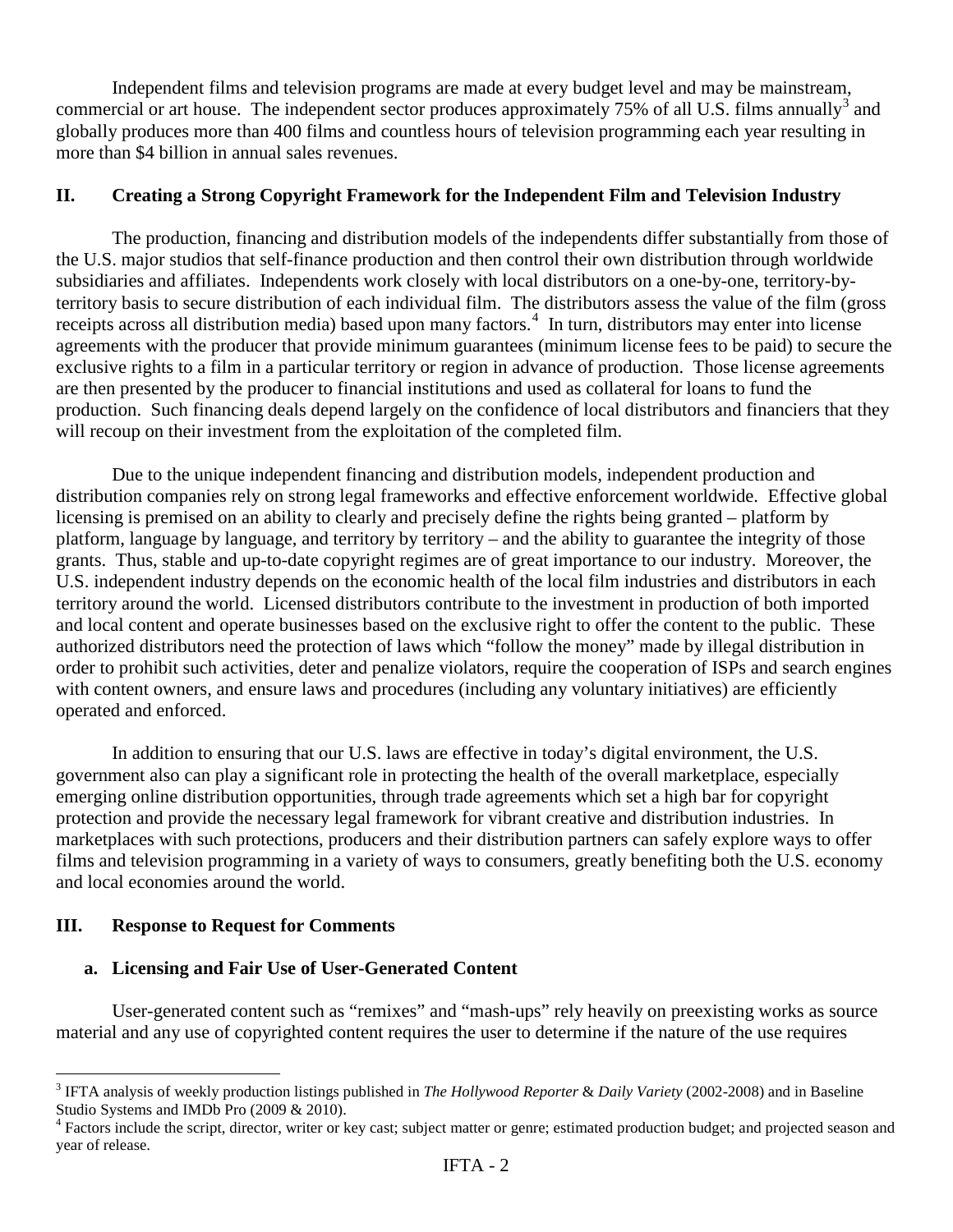permission from the rights holder and, if so, to identify the proper rights holder. On a commercial basis, "fair use" analyses for derivative works are often conducted by lawyers or production experts, and rights holders are routinely contacted in order to gain permission to use their copyrighted works. However, in a non-commercial or personal context, there are concerns that users are not able to adequately determine whether a use should be cleared or is protected by a "fair use" defense, or will be unable to easily identify and contact the appropriate rights holder to gain permission to use copyrighted works in their mash-ups.

Various public resources such as IMDb (and the more in-depth IMDb Pro) $<sup>5</sup>$  $<sup>5</sup>$  $<sup>5</sup>$  as well as the U.S.</sup> Copyright Office's searchable database<sup>[6](#page-2-1)</sup> can facilitate the identification of a particular rights holder of source material. More complex is the analysis of whether an unauthorized use is "fair." There are a myriad of publicly available resources to explain the "fair use" doctrine, including the USCO's concise explanation found at [http://www.copyright.gov/fls/fl102.html.](http://www.copyright.gov/fls/fl102.html) Rather than revising the law to widen the scope of permissible use, IFTA strongly urges that more efforts be made – at the governmental and voluntary industry levels – to educate the non-commercial user and potentially to develop further guidelines to assist in the relevant analysis in the context of specific types of uses, as has been done in the arena of higher education and documentaries.

#### *Licensing Mechanisms*

The dominant business model for independent producers rests on face-to-face negotiations and agreements for exclusive licensed rights. Due to the fact that the amount of license fees for independent films and television programs varies widely based on numerous factors (discussed earlier) and frequently is determined prior to the production of the work, exploitation of a primary license requires flexibility and does not readily lend itself to the rigidity of alternative licensing mechanisms, such as compulsory, collective and micro licensing, which may be based on lower, standard rates and ad revenue. While producers may be dependent on utilizing alternative licensing mechanisms for specific secondary uses that defy face-to-face licensing, such as the compulsory licensing of cable and satellite retransmissions,<sup>[7](#page-2-2)</sup> they require flexibility and control of all primary and exclusive rights that can be contractually committed to specific third party distributors in order to set adequate license fees and raise production funding.

### **b. First Sale in the Digital Environment**

The first sale doctrine is primarily a limitation on a copyright owner's exclusive right to distribute a copyrighted work. It permits parties who lawfully obtain a copy of a copyrighted work to distribute that particular copy without violating the copyright owner's exclusive distribution right.<sup>[8](#page-2-3)</sup> The doctrine was created with respect to the distribution of *physical* goods, and the typical example of giving away or reselling a single copy of a lawfully purchased book is easy to understand. However, the doctrine is far more problematic when it is applied to *digital* versions of a book, or any digital work, where "sharing" and "copying" may be effectively synonymous.<sup>[9](#page-2-4)</sup> Unless both the law and technology guarantee the complete destruction or disablement of an original digital version of a work upon its resale or redistribution, application of the first sale doctrine in the digital environment will continue to be an unacceptable infringement on a copyright owner's exclusive right of reproduction and distribution.

<span id="page-2-0"></span><sup>&</sup>lt;sup>5</sup> [www.imdb.com](http://www.imdb.com/) and [www.imdbpro.com](http://www.imdbpro.com/)<br><sup>6</sup> <http://www.copyright.gov/records/>  $\overline{a}$ 

<span id="page-2-1"></span>

<span id="page-2-2"></span><sup>7</sup> 17 U.S.C. §§ 111 and 119

<span id="page-2-3"></span><sup>8</sup> 17 U.S.C. §109

<span id="page-2-4"></span><sup>9</sup> Also, in light of the Supreme Court's decision in *Kirtsaeng v. John Wiley & Sons, Inc.*, the first sale doctrine now applies to distribution of physical copies of a copyrighted work lawfully made *abroad*, effectively rendering parallel importation in the context of "first sale" permissible, at least under copyright law. *Kirtsaeng v. John Wiley & Sons, Inc.*, 133 S.Ct. 1341 (2013).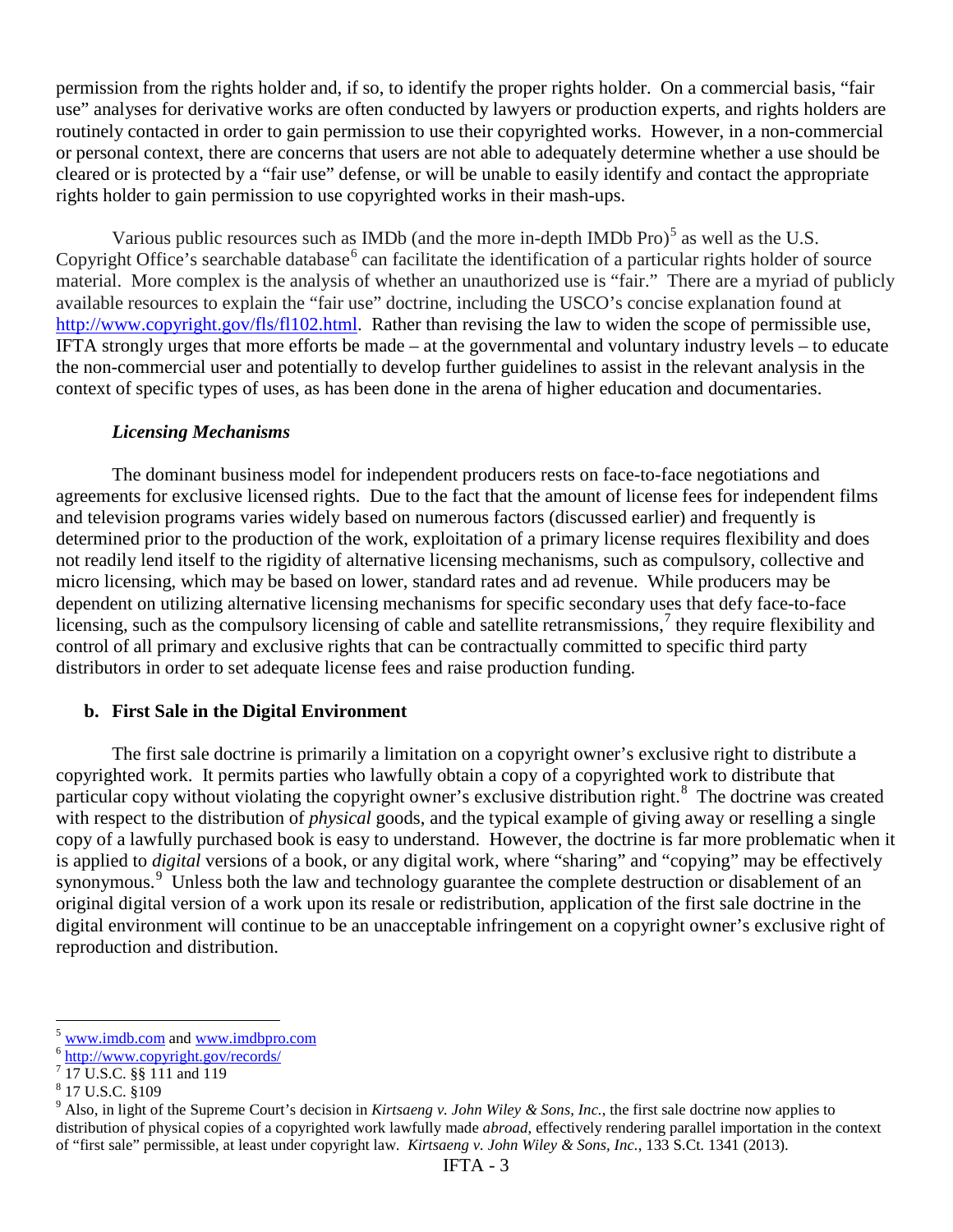Nevertheless, content creators are rising to the challenge of providing content in a variety of ways, including mechanisms that address consumers' desires to "pass along" works to a friend to enjoy in the digital environment. For example, Barnes & Noble's Nook and Amazon's Kindle provide a 14-day lending/borrowing feature that allows for temporary sharing of e-books. Since the USCO's 2001 conclusions, technological capabilities such as Digital Rights Management, Technological Protection Measures and offerings that can be "shared" or "transferred" in a digital environment have emerged. However, as it stands today, even with the emergence of other technologies such as  $\text{ReDigi}^{10}$  $\text{ReDigi}^{10}$  $\text{ReDigi}^{10}$  that aim to ensure original copies of a work no longer exist after it has been redistributed, such "forward and delete" technology must evolve before any meaningful discussion of first sale in the digital environment may take place.

#### **c. Statutory Damages**

Statutory damages for copyright infringement can range from \$750 to more than \$30,000 "as the court considers just."[11](#page-3-1) Additionally, *willful* copyright infringement "may increase the award of statutory damages to a sum not more than \$150,000."[12](#page-3-2) Also, rights holders may utilize so called, "True Name and Address" statutes that impose criminal fines for the rental or sale of recording and audiovisual works that do not bear the true name and address of the actual author, artist, performer, producer, programmer, and so on.<sup>[13](#page-3-3)</sup> Forty-five states have enacted such legislation and California's statute imposes criminal fines of up to \$500,000 for the rental or sale of at least 100 articles of works, with any other violation under the statute incurring a fine up to  $$50,000$ .<sup>14</sup> These state-imposed statutory fines for inaccurate labeling of the source of goods have provided rights holders with an alternative remedy for the infringement of their works as embodied in *physical* copies; however, effective remedies of this kind may act as a useful deterrent to online infringement if extended to apply to *digital* copies of works.

Compensatory damages for copyright infringement are difficult to calculate due to lack of adequate data available from infringers, who do not typically keep records of their illegal reproductions or sales. There are also instances in which there may be only limited monetary damages – lost revenues and lost profits – but there is clearly a massive "commercial advantage" enjoyed by the infringer, such as in the case of end-user infringement, in which a company or even government agency uses, copies or "distributes" (*e.g.*, internally) copyrighted materials without permission, a license or exceeding the terms of a license. In such cases, it is pertinent to consider that statutory damages especially when applied to digital distribution are necessary and would have to be set at a level to ensure adequate compensation for the injury suffered by the rights holder and to act as a meaningful deterrent to infringement. Rather than hinder the development of legitimate services or platforms to deliver content, statutory damages provide an essential mechanism of protection for legitimate portals that license independent films and television programming.

## **d. Government Role in Improving the Online Licensing Environment**

The government can continue to work to improve the online licensing environment by encouraging and facilitating discussion amongst all stakeholders, implementing meaningful legislation for content protection and

 $\overline{a}$ 

<span id="page-3-0"></span> $10$  ReDigi is touted as an online marketplace for legally acquired, pre-owned digital content. Currently, ReDigi only accepts iTunes purchased music. Music selected for cloud storage is removed from a user's library and synced devices so that the only copy exists on the user's ReDigi Cloud space. The seller remains the owner of the songs until the songs are sold to a buyer and the music file and corresponding license are transferred from the seller to the buyer. The seller is then no longer able to access the music file. ReDigi claims that no copies are made during the transaction but this practice was rejected in *Capitol Records v. ReDigi*, 934 F.Supp.2d 640  $(S.D.N.Y. 2013).$ <sup>11</sup> 17 U.S.C. § 504(c)(1)

<span id="page-3-1"></span>

<span id="page-3-3"></span>

<span id="page-3-2"></span><sup>&</sup>lt;sup>12</sup> 17 U.S.C. § 504(c)(2)<br><sup>13</sup> *See* the Motion Picture Association of America website at <u>http://www.mpaa.org/contentprotection/copyright-laws/state</u>. <sup>14</sup> Cal. Penal Code Ann. § 653w(b)(1)-(2) (2011)

<span id="page-3-4"></span>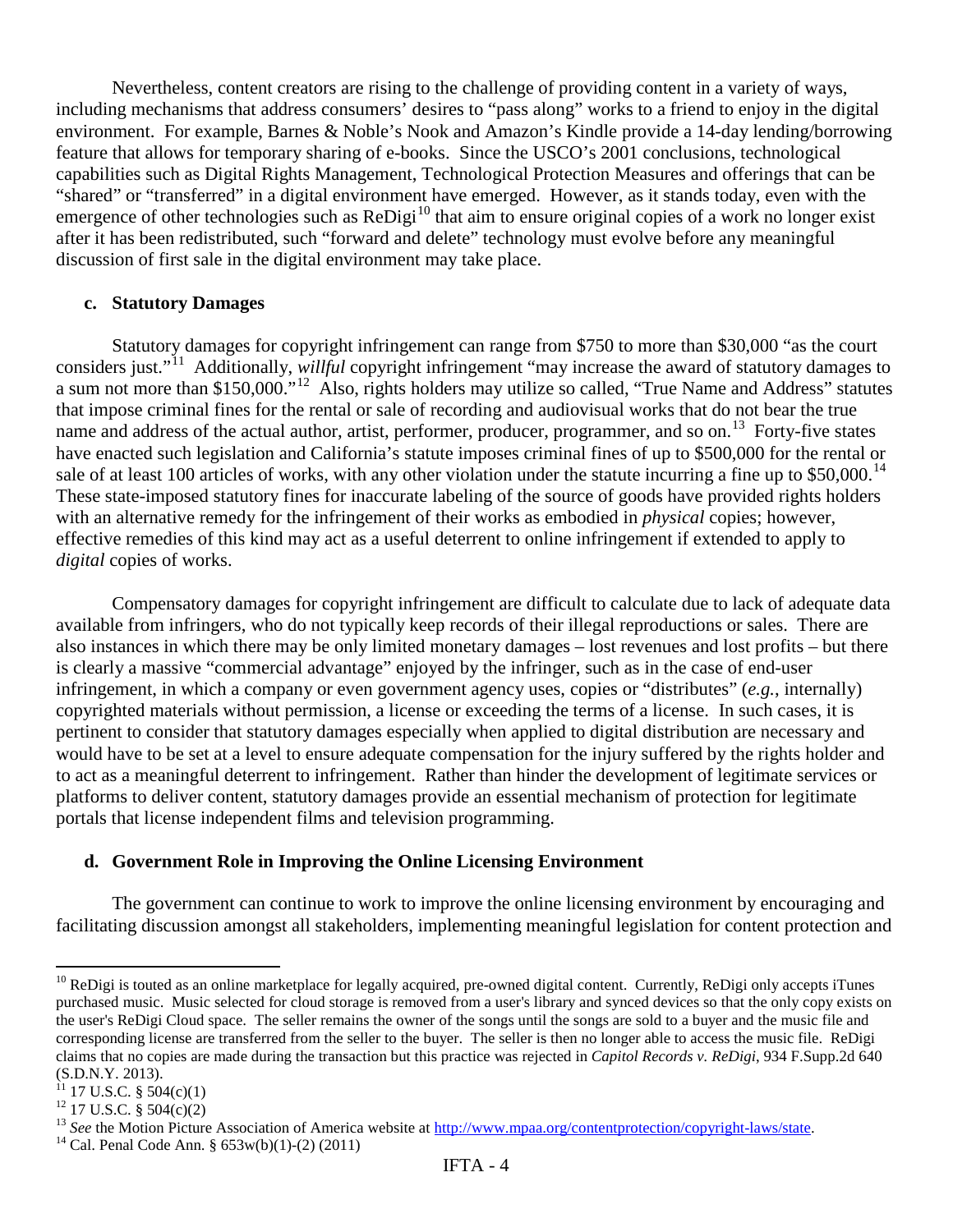enforcement on the Internet, and setting adequate statutory damages as a deterrent to infringement and to protect emerging and legitimate digital distributors who license content. It should be noted that any efforts in the U.S. to improve the online licensing environment may positively impact efforts in other countries.

# **e. Operation of the DMCA Notice and Takedown System**

The Digital Millennium Copyright Act (DMCA) was enacted over 15 years ago and featured, for the first time, a notice and takedown regime that, if followed precisely by an Internet service provider (ISP), provided a "safe harbor" from infringement. At that time, in 1998, the online downloading and streaming of full-length audiovisual content over the Internet was barely imaginable as bandwidth speeds were not developed to support such capacity. The notice and takedown procedures and statutory protections which were forwardthinking at the time now require updating to provide a framework to adequately protect rights holders in today's high-speed digital environment.

Under the DMCA, ISPs are legally obligated to respond to notices from rights holders only where such notices contain all the elements set forth in Section 512 since only such notices convey actual knowledge to the service provider,  $^{15}$  $^{15}$  $^{15}$  thus triggering the ISP's obligation to remove the infringing material. However, such detailed information for the tidal wave of infringements that may occur on a daily basis is cost and resource prohibitive for many rights holders. To compound the problem, the statutory time period of 48 hours for an ISP to respond to a rights holder's notice is insufficient given the potential for illegal copies to proliferate on the Internet in a matter of moments. This is especially damaging to pre-theatrical or initial film releases on any format. Further, the increasing popularity of content streaming, as opposed to downloading, and the delivery of so-called "over-the-top" (OTT) content<sup>[16](#page-4-1)</sup> via third party applications, accelerates such proliferation. Once infringing material is uploaded to the Internet, the damage is immediate, widespread and harsh, stifling the ability of rights holders to commence legitimate transactions and generate revenue because they (and their distributors) are unable to compete with infringing material offered for "free."

The most recent illustration of the insufficiencies of the DMCA in this regard appeared in *Viacom International Inc. v. YouTube, Inc.* In that case, the District Court held that the DMCA does not obligate a service provider to monitor and takedown infringing materials without actual knowledge of the infringement and "information reasonably sufficient" to locate the material.<sup>[17](#page-4-2)</sup> Thus, it held that YouTube is in compliance with the DMCA safe harbor when it removes only the specific clips identified in DMCA notices, and not other clips which infringe the same works.<sup>[18](#page-4-3)</sup> The lower court's decision, based on 1998 law and procedures, effectively excuses ISPs operating in a fully developed technological environment of any responsibility past the "letter of the law."

Currently ISPs have the technological ability to prospectively block infringing material on request of rights holders before it goes up on systems such as YouTube. However, the ISPs simply have no incentive to go beyond the legal framework and processes which shield them from liability. While a 48-hour notice and takedown period and requiring specific information for each infringement was innovative and necessary in 1998, this legal framework needs to be updated for the  $21<sup>st</sup>$  Century as fingerprinting, filtering and metadata are

<span id="page-4-0"></span><sup>&</sup>lt;sup>15</sup> 17 U.S.C. § 512 c(3)(B)(i)

<span id="page-4-1"></span> $^{16}$  Although the definition has evolved over time, over-the-top content (OTT) generally refers to *any* content not delivered as a part of a specifically programmed channel from the cable, multi-system operator or satellite provider and is streamed over the "open Internet" *outside the control* of the ISP network it is delivered on. Examples of third party applications that deliver OTT to end user devices include Netflix, Hulu, NowTV, WhereverTV and myTV.<br><sup>17</sup> Viacom International Inc. v. YouTube, Inc., 718 F.Supp.2d 514 (S.D.N.Y. 2010). The court held that to be effective, "representative

<span id="page-4-2"></span>lists" must be accompanied by "information reasonably sufficient to permit the service provider to locate the material." *See* also *Viacom International, Inc. v. YouTube, Inc.*, 676 F.3d 19 (2d. Cir. 2012). <sup>18</sup> *Id.* at 16 (citing 17 U.S.C. § 512(c)(3)(A)(iii))

<span id="page-4-3"></span>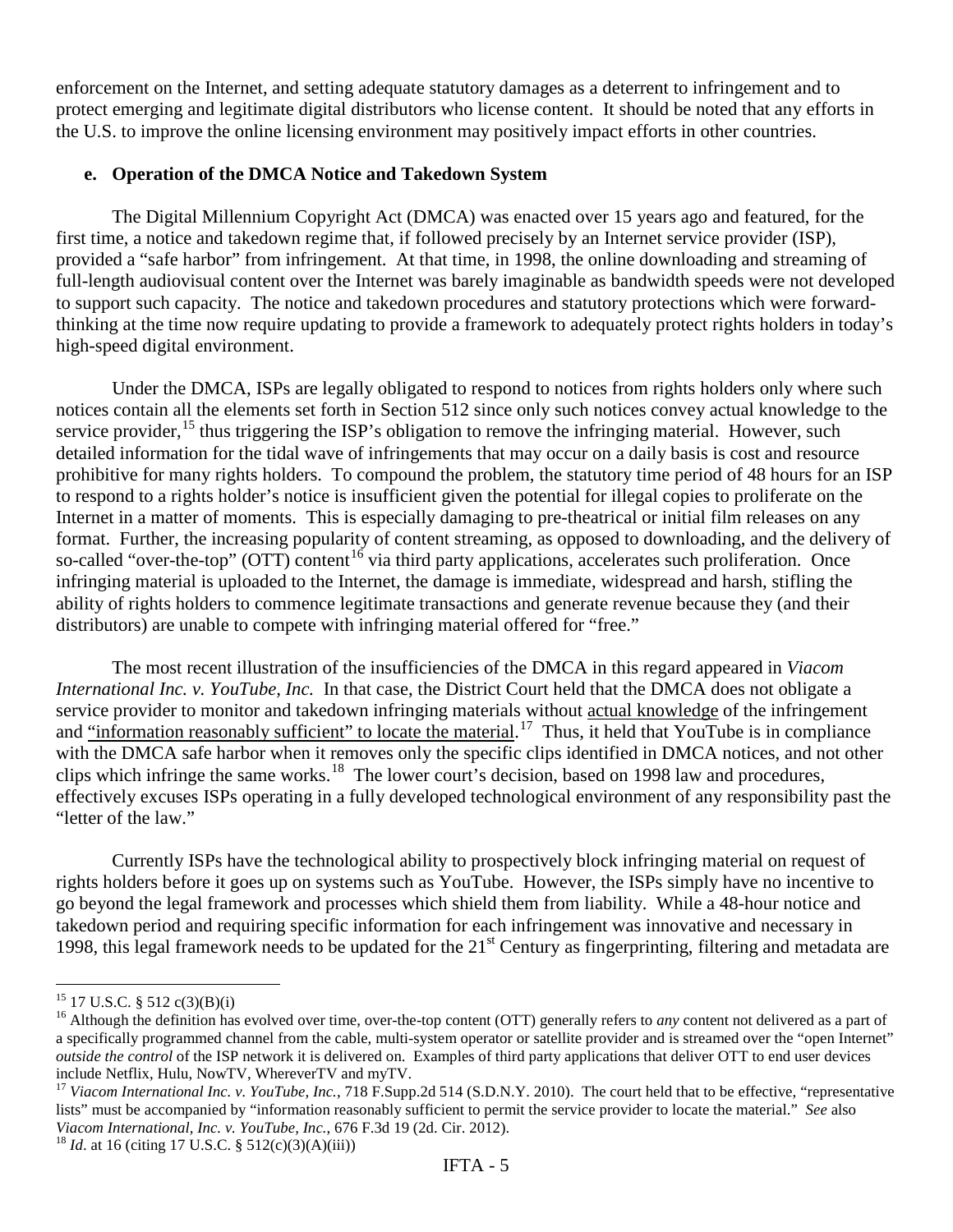all routinely used in the digital environment allowing for extremely accurate digital identification of copyrighted works. ISPs are currently able to provide such services to rights holders in order to monetize such infringing use and may also offer these additional protections to select rights holders with which they may have a contractual relationship and who want to prohibit uploading of copyrighted content all together. However, ISPs are not offering such options for protection to *all* rights holders and they should be required to do so under the law.

## *Voluntary Initiatives*

IFTA supports the use of private voluntary agreements as one tool to reduce copyright infringement and make consumers aware of the availability of legitimate content. The voluntary agreements aimed at positively impacting the digital environment and recently adopted in the U.S. include the payment system operators' "Best Practices to Address Copyright Infringement and the Sale of Counterfeit Products on the Internet<sup>7[19](#page-5-0)</sup> and the "Best Practices Guidelines for Ad Networks to Address Piracy and Counterfeiting." <sup>20</sup> Both are intended to reduce online infringement by making counterfeiting and infringement a less profitable business by cutting off revenue to sites that are "principally dedicated to selling counterfeit goods or engaging in copyright piracy and have no substantial non-infringing uses"<sup>[21](#page-5-2)</sup> and eliminating the indicia of credibility that attaches to rogue sites from legitimate advertisements, credit card logos and payment processing. Broad-based, voluntary initiatives by other service providers within this ecosystem – including the search engines – must continue to be encouraged. That being said, there are instances where voluntary agreements may not be sufficient, particularly in cases where service providers will not act unless obligated to by government mandate.

# *The U.S. Copyright Alert System*

Another voluntary agreement resulted in the U.S. Copyright Alert System (CAS) which addresses infringement occurring only on peer-to-peer (P2P) networks. In an effort to address P2P infringement of independent content and begin to positively influence the marketplace through consumer education and ISP participation, IFTA has provided its Members with the opportunity to participate in the  $CAS$ <sup>[22](#page-5-3)</sup> Launched in February 2013, the CAS is the result of a four-year voluntary agreement between the major studios, the independent film industry, major and independent music companies and the five largest ISPs in the U.S. $^{23}$  $^{23}$  $^{23}$  The ISPs have agreed to send "Copyright Alerts" to ISP subscribers when a P2P infringer is detected on the ISP's system. The Center for Copyright Information  $(CCI)^{24}$  $(CCI)^{24}$  $(CCI)^{24}$  manages the CAS and is operated by an Executive Director and a three member Advisory Board, which includes consumer advocates. The technology used to identify Internet Protocol (IP) addresses that share content illegally was subjected to extensive testing to avoid false positives. Once content is confirmed to have been shared illegally, the ISP to which the particular IP address is assigned sends a Copyright Alert to the subscriber associated with that IP address.

Copyright Alerts are designed to educate subscribers about copyright, inform them of the consequences of copyright infringement and deter them from allowing such infringement to occur on their Internet service accounts. A maximum of six Alerts will be given to a subscriber, with the initial Alerts aimed to educate the

<span id="page-5-4"></span>

<span id="page-5-5"></span>

 $\overline{a}$ 

<span id="page-5-0"></span><sup>&</sup>lt;sup>19</sup> *See* 2012 U.S. Intellectual Property Enforcement Coordinator Joint Strategic Plan at http://www.whitehouse.gov/sites/default/files/omb/IPEC/ipec two-year anniversary report.pdf.

<span id="page-5-1"></span><sup>&</sup>lt;sup>20</sup> See "Coming Together to Combat Online Piracy" posted by Victoria Espinel, U.S. Intellectual Property Enforcement Coordinator, at http://www.whitehouse.gov/blog/2013/07/15/coming-together-combat-online-piracy-and-count

<span id="page-5-2"></span><sup>&</sup>lt;sup>21</sup> Best Practices Guidelines for Ad Networks to Address Piracy and Counterfeiting (developed by 24/7 Media, Adtegrity, AOL, Condé Nast, Google, Microsoft, SpotXchange, and Yahoo!)

<span id="page-5-3"></span> $^{22}$  IFTA currently has 61 film titles representing 33 Member Companies in the CAS. As of September 2013, over 900,000 copyright alerts have been forwarded by the ISPs, on behalf of the IFTA Members, to ISP subscribers suspected of P2P infringing activity. Information based on U.S. Copyright Alert System Dashboard Report - IFTA (Program to Date as of 9/30/2013).<br><sup>23</sup> AT&T, Cablevision, Time Warner, Verizon and Comcast.<br><sup>24</sup> [www.copyrightinformation.org.](http://www.copyrightinformation.org/)